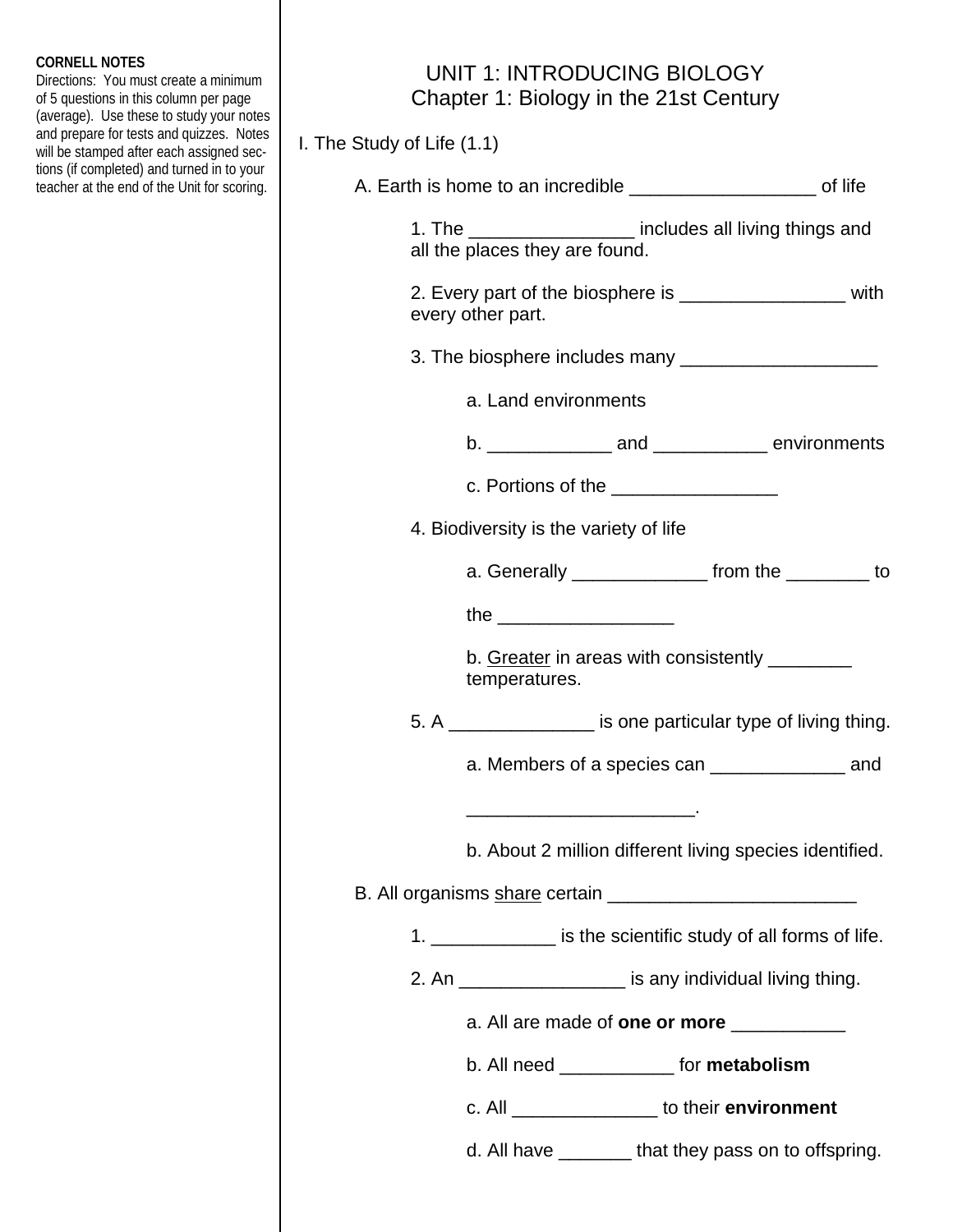| II. Unifying Themes of Biology (1.2)                                                                                                                                                                                                                                                |                                      |                                                                 |                                                                                        |
|-------------------------------------------------------------------------------------------------------------------------------------------------------------------------------------------------------------------------------------------------------------------------------------|--------------------------------------|-----------------------------------------------------------------|----------------------------------------------------------------------------------------|
|                                                                                                                                                                                                                                                                                     |                                      | A. All levels of life have ___________________ of related parts |                                                                                        |
|                                                                                                                                                                                                                                                                                     |                                      |                                                                 | 1. A system is an organized group of _____________ parts.                              |
|                                                                                                                                                                                                                                                                                     |                                      | a. A cell is a system of _________________ and                  |                                                                                        |
|                                                                                                                                                                                                                                                                                     |                                      |                                                                 | b. A body system includes ________ that interact.                                      |
|                                                                                                                                                                                                                                                                                     |                                      |                                                                 |                                                                                        |
|                                                                                                                                                                                                                                                                                     |                                      | <u>____________________</u> things that interact.               |                                                                                        |
|                                                                                                                                                                                                                                                                                     |                                      | 2. Biologists study many different systems                      |                                                                                        |
|                                                                                                                                                                                                                                                                                     |                                      | B. Structure and function are related in biology                |                                                                                        |
|                                                                                                                                                                                                                                                                                     |                                      |                                                                 |                                                                                        |
|                                                                                                                                                                                                                                                                                     | different functions.                 | a. Proteins with different structures perform                   |                                                                                        |
|                                                                                                                                                                                                                                                                                     |                                      | function than stomach muscle cells.                             | b. Heart muscle cells have a different structure and                                   |
|                                                                                                                                                                                                                                                                                     |                                      | structures with different functions.                            |                                                                                        |
| diverse environments.                                                                                                                                                                                                                                                               |                                      |                                                                 | C. Organisms must maintain ______________________ to survive in                        |
|                                                                                                                                                                                                                                                                                     | internal conditions.                 |                                                                 | 1. Homeostasis is the subset of constant                                               |
|                                                                                                                                                                                                                                                                                     |                                      | a. Homeostasis is usually maintained through                    |                                                                                        |
| <b>VISUAL VOCAB</b>                                                                                                                                                                                                                                                                 |                                      |                                                                 |                                                                                        |
| <b>Thermoregulation</b> maintains a<br>stable body temperature under a<br>variety of conditions, just as a<br>thermostat regulates a furnace. Both<br>mechanisms use feedback to keep<br>temperatures within set ranges.<br>control<br><b>THERMOSTAT</b><br><sup>7</sup> fo control | messages<br><b>FURNACE</b><br>target |                                                                 | b. Negative feedback<br>systems return a condition<br>to its ____________ (set) point. |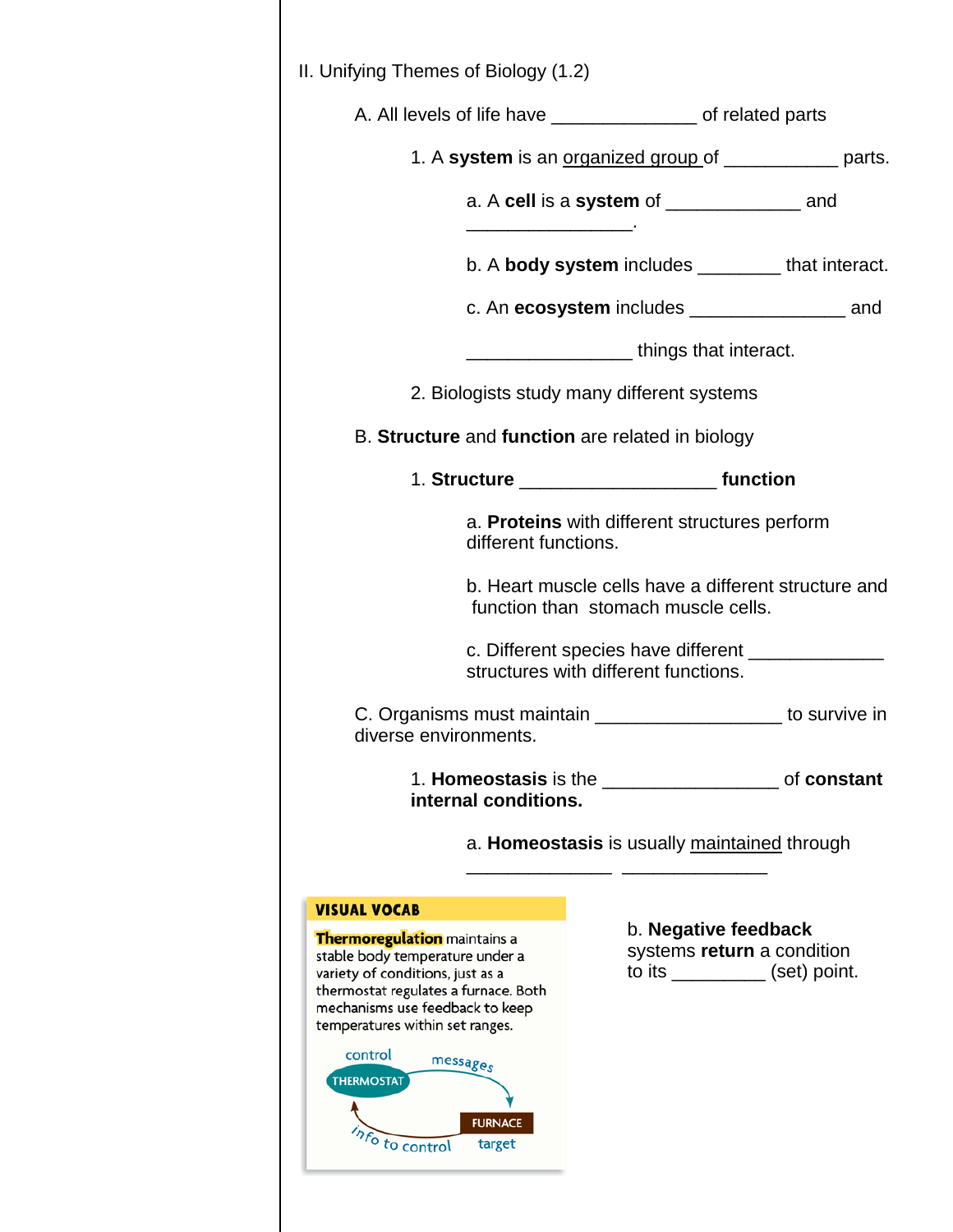| homeostasis.                                                         |                                                                       | 2. Behaviors and ______________________ can help maintain      |
|----------------------------------------------------------------------|-----------------------------------------------------------------------|----------------------------------------------------------------|
| D. ________________________ explains the unity and diversity of life |                                                                       |                                                                |
|                                                                      |                                                                       | 1. Evolution is the __________ in living things over ______.   |
|                                                                      | a. The genetic makeup of a population of a<br>species _______________ |                                                                |
| of adaptations.                                                      |                                                                       | b. Evolution can occur through _________________               |
|                                                                      | traits that are passed to future generations.                         | c. Adaptations are __________________ inherited                |
| unity of life.                                                       |                                                                       | 2. Evolution accounts for both the _______________________ and |
| III. Scientific Thinking and Processes (1.3)                         |                                                                       |                                                                |
|                                                                      |                                                                       |                                                                |
|                                                                      |                                                                       | 1. Scientists make careful and systematic ____________.        |
| 2. Scientists record observations as _________                       |                                                                       |                                                                |
| answer to a question                                                 |                                                                       | 3. Scientists form a __________________________ as a possible  |
| data.                                                                |                                                                       | 4. Scientists ________ their hypotheses and analyze their      |
|                                                                      | <b>OBSERVING</b>                                                      |                                                                |
| <b>EVALUATING RESULTS</b>                                            |                                                                       | <b>FORMING HYPOTHESES</b>                                      |
| <b>ANALYZING DATA</b>                                                |                                                                       | <b>TESTING HYPOTHESES</b>                                      |
| <b>B.</b> Biologists use                                             |                                                                       | to test hypotheses                                             |
|                                                                      |                                                                       | 1. Observational studies allow scientists to describe a        |
|                                                                      |                                                                       |                                                                |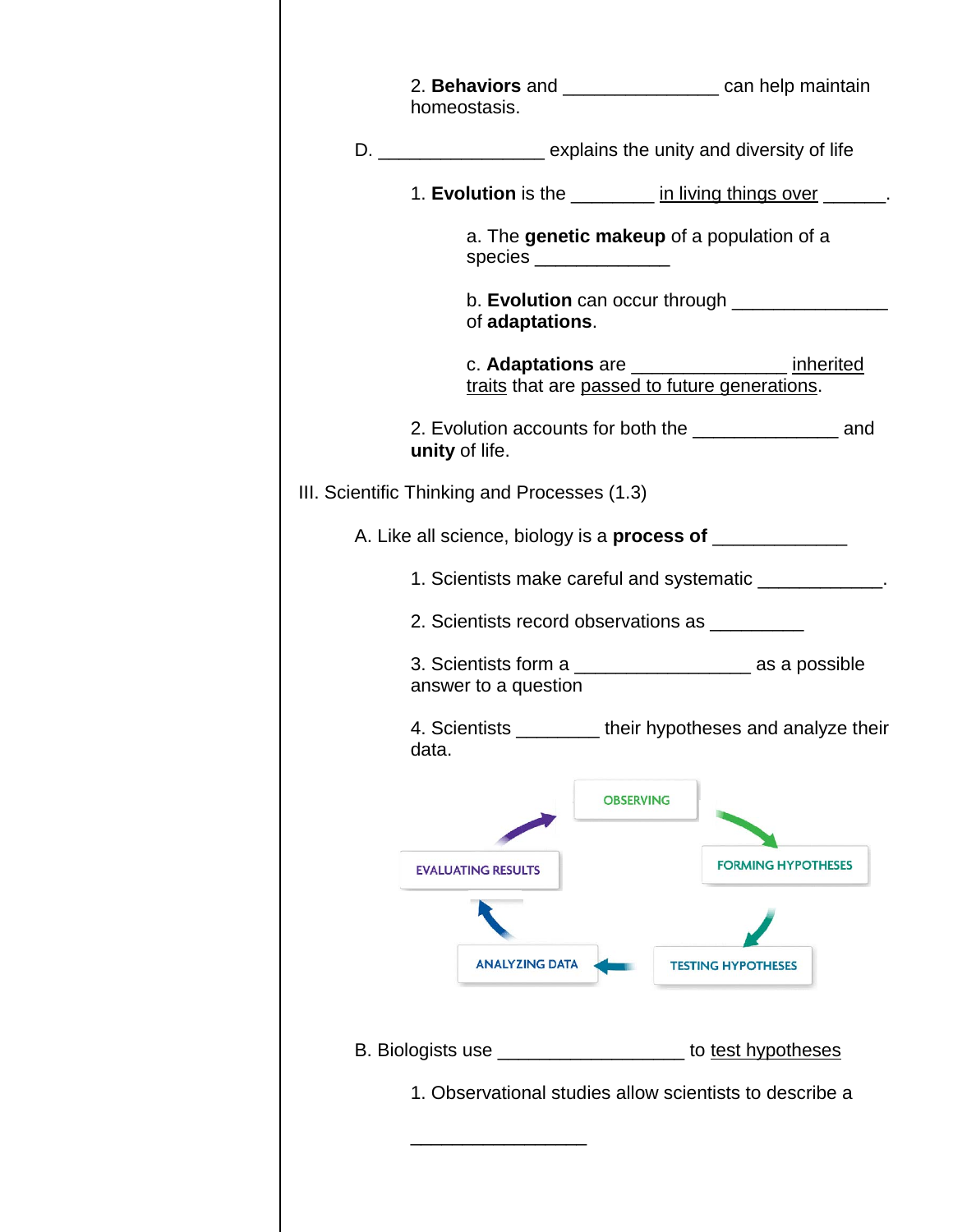|  | 2. Experiments allow scientists to determine what                             |                               |                                                                  |
|--|-------------------------------------------------------------------------------|-------------------------------|------------------------------------------------------------------|
|  | _________ a phenomenon                                                        |                               |                                                                  |
|  |                                                                               |                               | a. _______________________ variables are manipulated             |
|  | b. ________________________variables are observed and measured.               |                               |                                                                  |
|  | <b>independent variable</b>                                                   | affects<br>dependent variable |                                                                  |
|  |                                                                               |                               |                                                                  |
|  | c. ________________________ are conditions that are<br>kept the same          |                               |                                                                  |
|  |                                                                               |                               | C. A ___________________ explains a wide range of observations   |
|  | 1. Theories explain a wide range of observations and<br>experimental results. |                               |                                                                  |
|  | scientific evidence.                                                          |                               | 2. A theory is _____________________ by a wide range of          |
|  | 3. Theories can ____________ based on evidence                                |                               |                                                                  |
|  | IV. Imaging technologies provide new views of life (1.4)                      |                               |                                                                  |
|  |                                                                               |                               | A. A _____________________ provides enlarged image of an object. |
|  | 1. Light microscope                                                           |                               |                                                                  |
|  | 2. Scanning electron microscopes (SEM)                                        |                               |                                                                  |
|  | 3. Transmission electron microscope (TEM)                                     |                               |                                                                  |
|  | B. Imaging technology is used in medicine                                     |                               |                                                                  |
|  | 1. X-ray images                                                               |                               |                                                                  |
|  | 2. Magnetic resonance imaging (MR)                                            |                               |                                                                  |
|  | 3. Functional MRI (fMRI)                                                      |                               |                                                                  |
|  |                                                                               |                               | C. Complex systems are ______________________ on computers       |
|  |                                                                               |                               |                                                                  |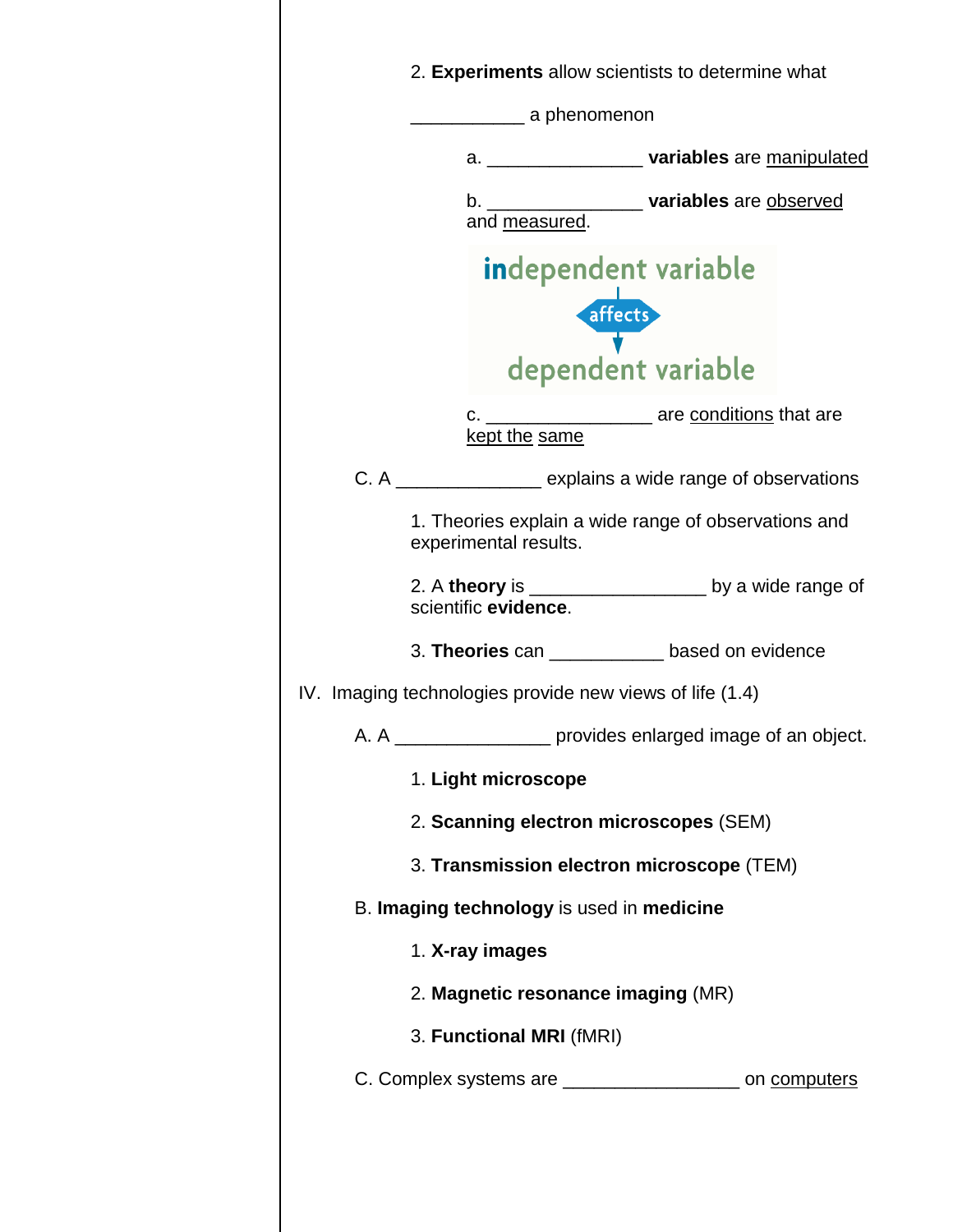| 1. Computer models are used to study systems that<br>Letter Lines be studied directly |
|---------------------------------------------------------------------------------------|
| a. Heart attacks                                                                      |
| b. Effect of medicines on the human body                                              |
| c. Movement of water molecules into and out of a<br>cell                              |
| d. Spread of a diseases through a population                                          |
| 2. Computer models are used when experiments are not                                  |
|                                                                                       |
| D. The tools of molecular genetics five rise to new biological<br>studies.            |
| 1. A __________ is segment of DNA that stores genetic<br>information                  |
| 2. Through our understanding DNA, we can study<br>genetics on a molecular level       |
| a. molecular genetics                                                                 |
| b. Genomics                                                                           |
| V. Your health and the health of the environment depend on your                       |
| of biology (1.5)                                                                      |
| A. Knowledge of biology helps you understand your ______                              |
| 1. Food allergies                                                                     |
| 2. Potential effects of obesity                                                       |
| 3.cancer                                                                              |
| 4. Effects of alcohol, tobacco, and other drugs.                                      |
| B. Knowledge of biology can help you understand environmental<br>issues.              |
| 1. Interactions in ecosystems                                                         |
| 2. Pollution                                                                          |
|                                                                                       |